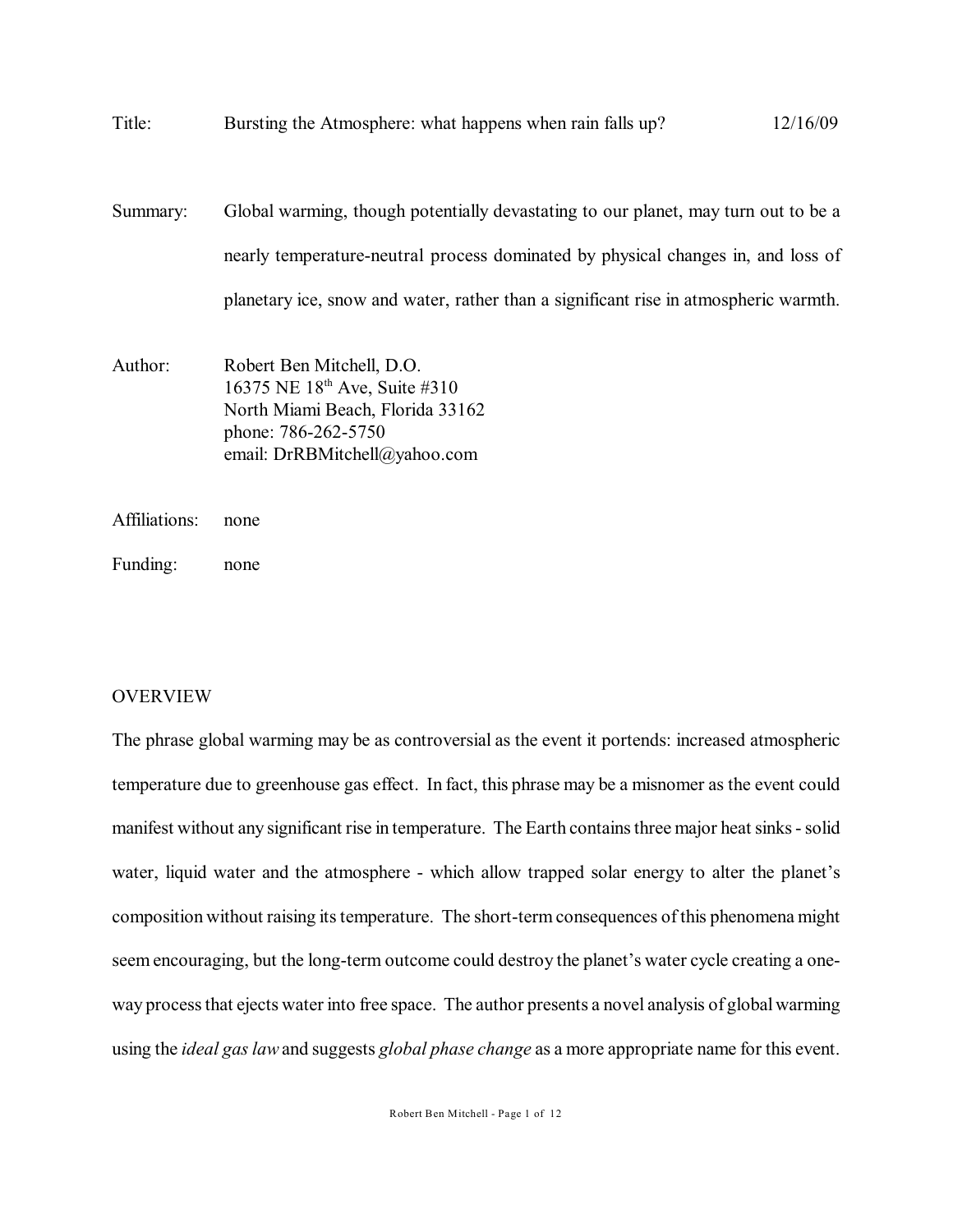## INTRODUCTION

The End. Not the end of a story, a life or even a species. The end of it all. The end of the world as we know it, everything we know about it and every living thing on it. Throughout the ages, from Nostradamus to Edgar Cacye, pundits and prophets have postulated this catastrophic event with, as of yet, little end result. Although few doubt The End will happen one day - even astronomy predicts Earth's far-off doom in the final expansive death throws of our Sun - there is little consensus on the exact whens, hows and whys of this terminus. For while a singular ending may be easy to explain - the death of one person, the destruction of one city, the extinction of one species - The End of everything is a bit more complex. Why even the lowly cockroach would likely survive our own nuclear autocide, making weapons of mass destruction - chemical, biological or atomic - incapable of ushering in The End. No, The End would appear to exist only on the Hollywood extreme of this spectrum: massive asteroids, solar red giants, and black holes. Yet, is it possible that The End will not be all that complex? Could it be much simpler than galactic terrorism, nuclear reactions or even calculus? In the end, might The End not lie in something mundane as the *ideal gas law*? This is the question I would like to raise, and I will begin by phrasing it in terms of global warming.

#### BACKGROUND

Global warming appears to be real, and its existence is an underlying premise of this paper. As to who started it - man or nature - that will not be addressed here. For important as it is to know a problem's cause in seeking a solution, I wish to only examine one possible consequence of doing nothing. I raise this consequence not as a guarantee of what will happen, but as a question, an impetus to inquiry, and an act of consciousness-raising. For if it could happen, it would be a shame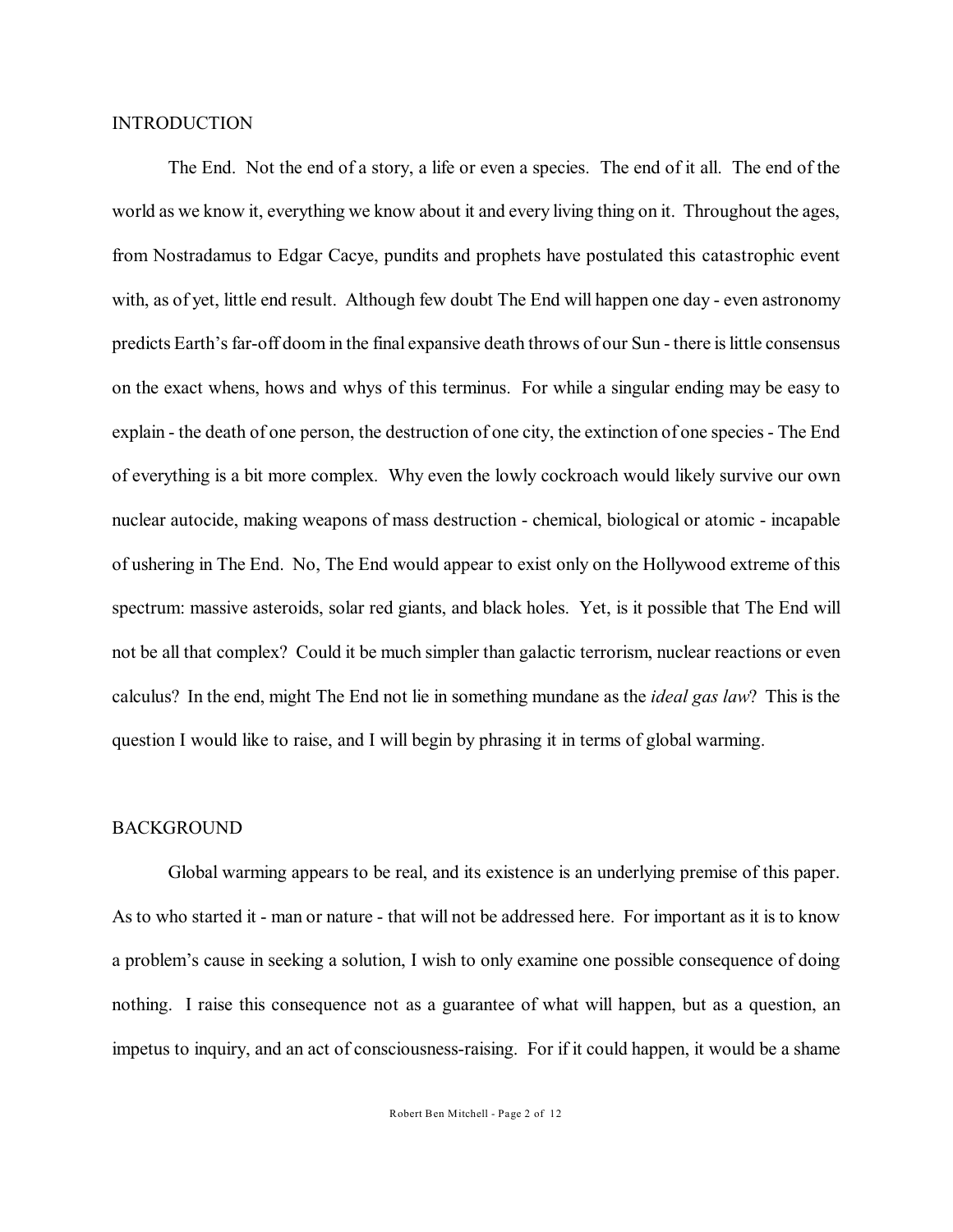to let it happen solely because it quietly advanced upon us while we remained unaware.

Another premise of this paper is the impact of global warming on the various components of the Earth's solid heatsink system. The major components of this system include the Arctic, Antarctic and Greenland ice caps. The minor components include all other glacial systems around our planet and, to a lesser degree, mountainous snow ranges. In addition, all of these large and small components are reinforced and replenished by seasonal snow fall. If we could re-morph Earth into a planet-sized glass of ice tea, then the land would be the glass, the oceans and seas would be the tea, and this gigantic solid heat sink system would be large ice cubes floating about keeping everything cool. By absorbing the latent energy of phase change, this system's components transform from a solid to liquid state and offset the solar heat that is trapped in our planetary glass by greenhouse gases. This is the same process which occurs when the smaller ice cubes in your drink fight off the temperature-destabilizing energy from your hand and the surrounding air. This produces one of the most astounding paradoxes of global warming.

Today, many nay-sayers point to the indisputable fact that the planet's temperature has only risen slightly, some claiming less than a degree on any scale you choose. If global warming did exist, shouldn't we be melting in our boots by now? And if we're not, then why worry? Look back to your last glass of ice tea for the answer. Someone hands you the familiar drink. You hold it cold in your hand. You drink in its cooling effects. Yet, if you hold it too long, drink too slow, what then happens? Over time, too much time, your ice cubes fail. They melt. They have absorbed all the energy they can possibly endure and are gone to phase change, leaving your tea abandoned to the inevitable: warming up. Our planet's solid heat sinks are also melting. They are exhausting themselves against the advance of global warming.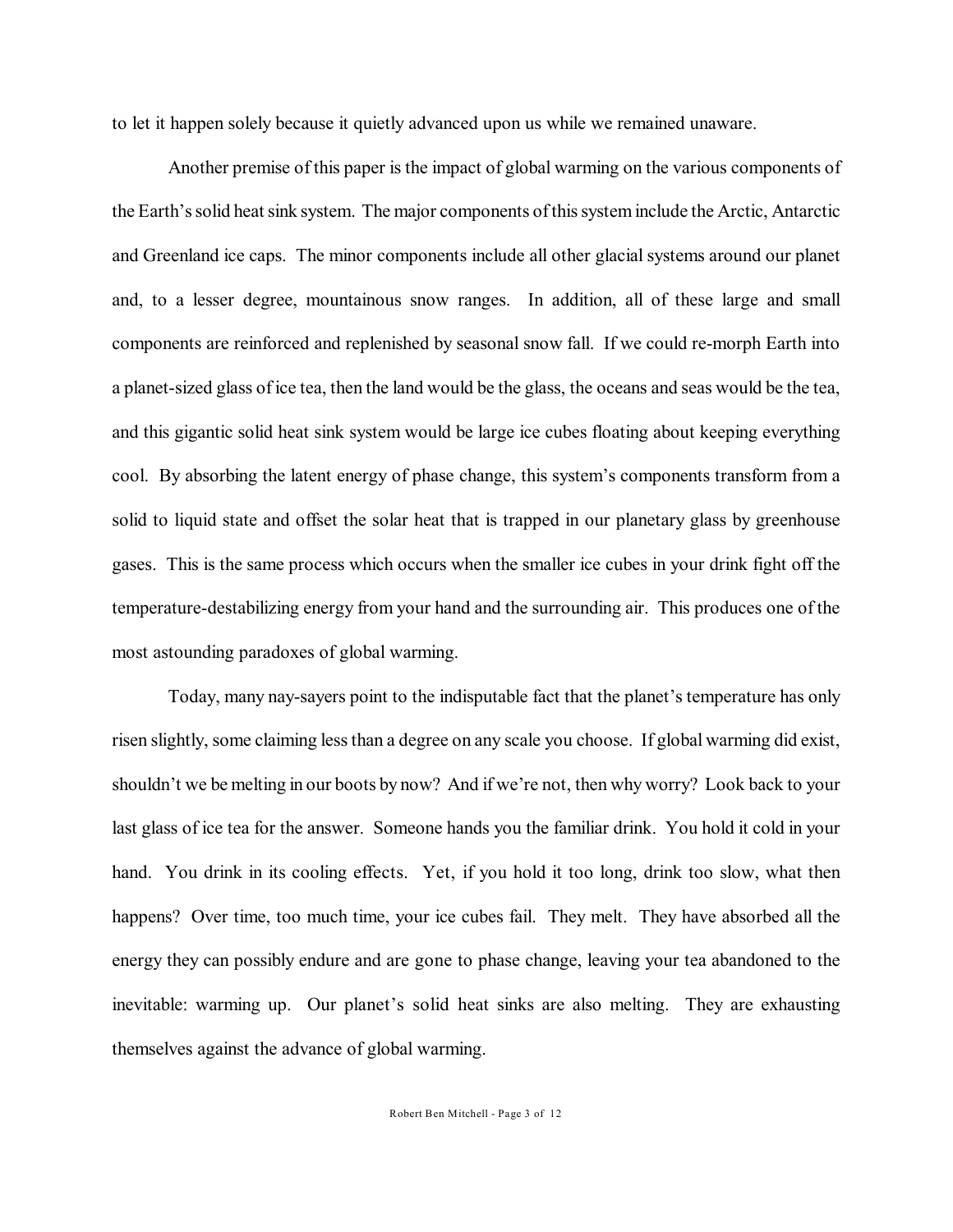So, is that it? We accept global warming. We accept that global warming will sooner or later melt away all of Earth's ice and snow. We accept that when these frozen behemoths have all liquified there will be no effective counterweight against the pending thermo-metric rise. The End? No, for while global warming and loss of our solid heat sinks premise this paper, their manifestations only herald the end of stage one in this proposition: the loss of our first bulkhead against bursting the atmosphere. There are three stages toward bursting the atmosphere:

> Stage 1 - melt the planet's solid heat sinks Stage 2 - expand the atmosphere Stage 3 - rain falls up

We have just seen the rationale behind stage one. Stage two is simply an extension of this same process once the planet's solid heat sinks are gone. But in this middle stage we need another savior, another way of counteracting the unforgiving rise in temperature portended by global warming. So, it is here in stage two that we turn to the next victim of greenhouse gases: our atmosphere.

Once all the ice and snow has melted, we will have lost the largest solid heat sinks on our planet. However, we willstillretain two substantial fortifications against pending doom: a liquid heat sink system and a gaseous heat sink system. The liquid type consists of our rivers, lakes, seas and oceans while the gaseous one is our atmosphere. Yet, why would global warming impact our atmosphere ahead of our large bodies of water? Because, gases can react much quicker to a rapid accumulation of solar heat energy: they will expand long before water reaches its boiling point. It is here that the *ideal gas law* comes into play. Through  $pV = nRT$ , this law outlines the relationship between pressure (*p*), volume (*V*), the amount of gas present (*n* - measured in moles), the gas constant  $(R - about 8.31$  joules / kelvin • mole), and temperature  $(T)$ . This eloquent equation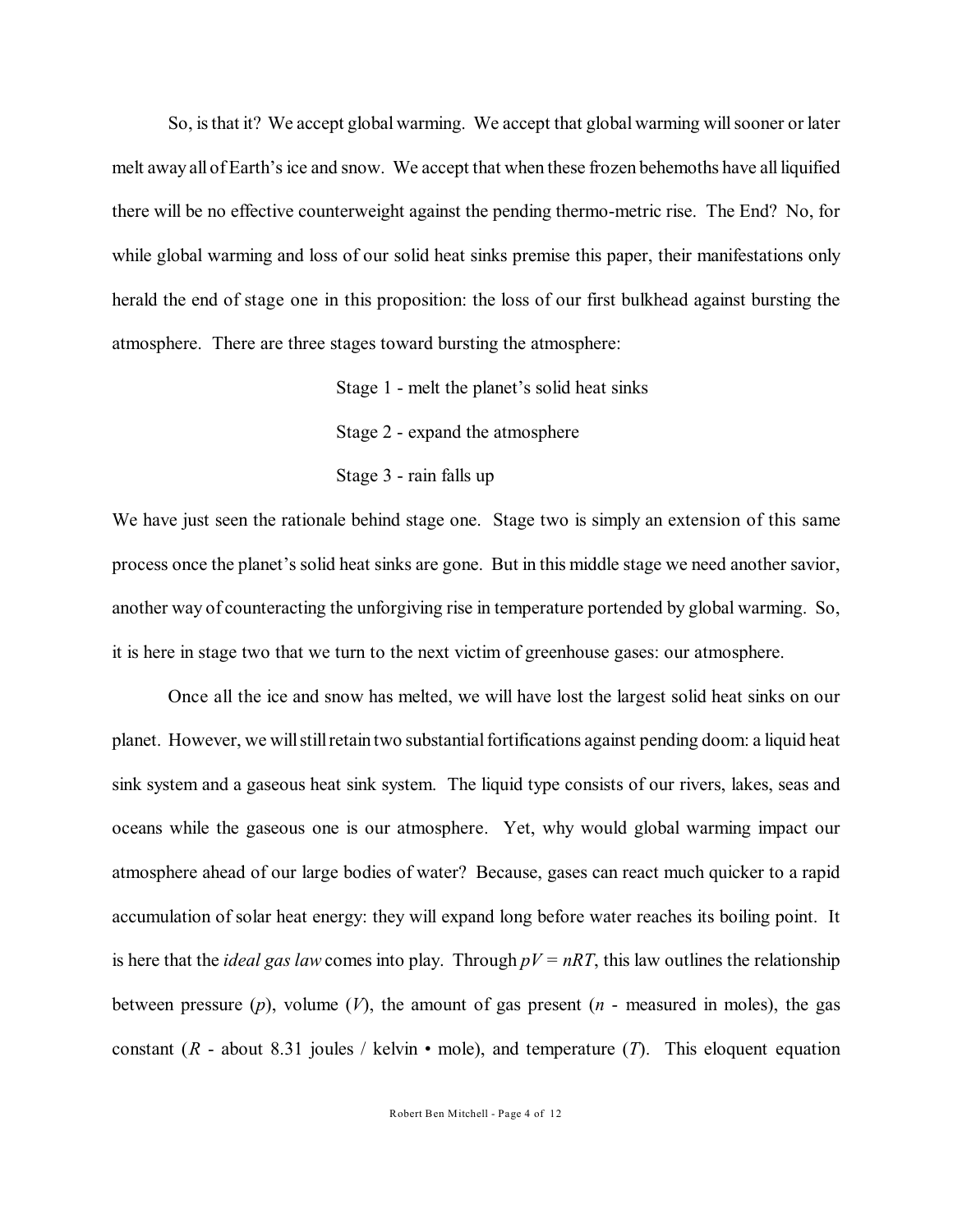demonstrates that temperature is directly related to both pressure and volume, which means that a rise in temperature must be accompanied by a rise in either pressure, volume, or both.

The *ideal gas law* is another premise of this paper, and by it I assume that, just as the planet's solid heat sinks will follow the physics of phase change in stage one, our atmosphere will abide by the *ideal gas law* during stage two. Once Earth's frozen water vanishes and there is no longer any significant ice or snow left to absorb the increasing amounts of solar energy that are continually being trapped by greenhouse gases, the temperature of the atmosphere will want to rise. But will it? No, not significantly, for the planet's atmosphere is not contained within a hard shell as is a scuba diving tank's. Instead, it resembles a balloon whose plastic skin pulls inward like gravity while the constrained gases push outward, allowing for an increase in volume in response to increased internal pressure. Unlike a balloon, however, and though it currently just glazes the Earths' surface as a thin veneer, our atmosphere's outer boundaries are potentially endless as they extend upward toward outer space. In stage two this will be our temporary saving grace.

Given the *ideal gas law*, as the temperature of atmospheric gas rises slightly, so too will its pressure. However, as with a balloon, since our atmosphere is not constrained by a hard outer shell, this slight rise in pressure will cause a slight rise in volume. In other words, in the absence of the planet's solid heat sinks, for each slight rise in temperature that global warming induces in stage two, there will be a slight expansion of our atmosphere. Though this will be accompanied by an increase in the number and severity of storms and tidal surges we experience at ground level, this permanent expansion will counteract the preceding rises in both pressure and temperature, reducing both back to their original or near-original states. To better understand this, let's return to our hand-held toy.

The balloon example uses your muscle energy of exhalation to increase the amount of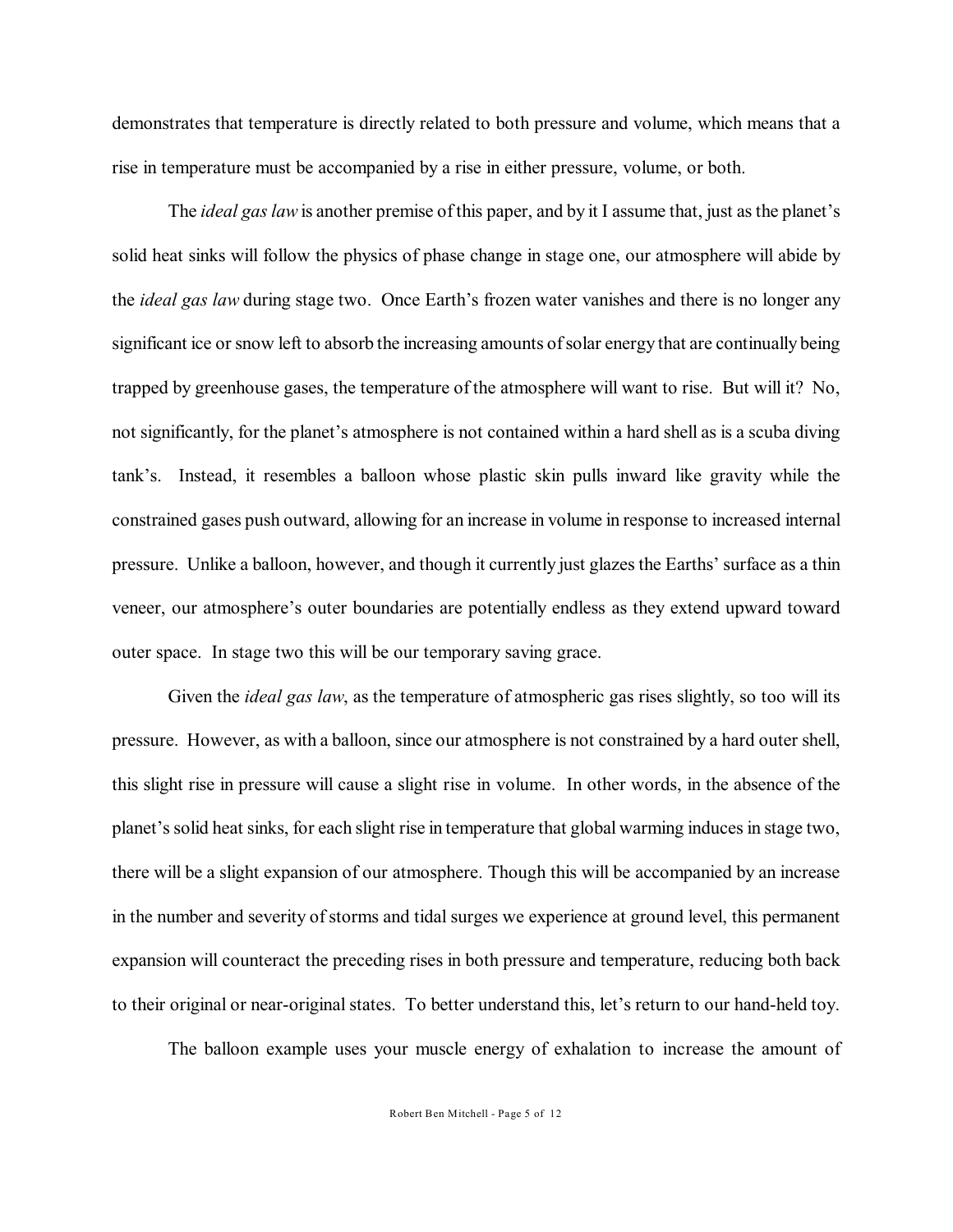enclosed gas which then increasesthe internal pressure to expand the volume. In stage two, the solar energy trapped by global warming's greenhouse gases (which replaces your muscle energy and exhalation) will increase atmospheric temperature which then increases atmospheric pressure to expand its volume. In the former example, muscle energy and exhalation increased pressure to increase volume, while on the larger scale trapped solar energy heats the atmospheric gas to raise its temperature and pressure so there will be a rise in volume. In both cases, energy starting in one form - muscle or solar - produces an increase in pressure which then results in an expansion of volume.

Ultimately, the energy of global warming will pass through both temperature and pressure to produce increased atmospheric volume, allowing pressure and temperature to vacillate within narrow ranges (as your breathing vacillates between inhalation and exhalation while blowing up the balloon). This expansion will do two important things. First, as previously mentioned, each minute step in the expansion process will relieve and reverse the upward momentum on both pressure and temperature. Second, stage two will not only keep the atmosphere's apparent temperature relatively constant, it will also provide an outlet for our planet's liquid heat sink systems and its land masses to both cool themselves by radiating their absorbed solar heat into the atmosphere. This cast off energy will feed into the gaseous temperature-pressure-volume cycle, accelerating the process of atmospheric expansion, while at the same time cooling our large bodies of water so as to prevent them from reaching their boiling points.

As greenhouse gases continue to trap more solar energy, this process will be repeated over and over, slowing blowing up our atmosphere just like a balloon. By thisrepetitive, pumping action increasing temperature raising the pressure that expands the volume which decreases the pressure that lowers the temperature - progressive global warming will continue to befuddle us with little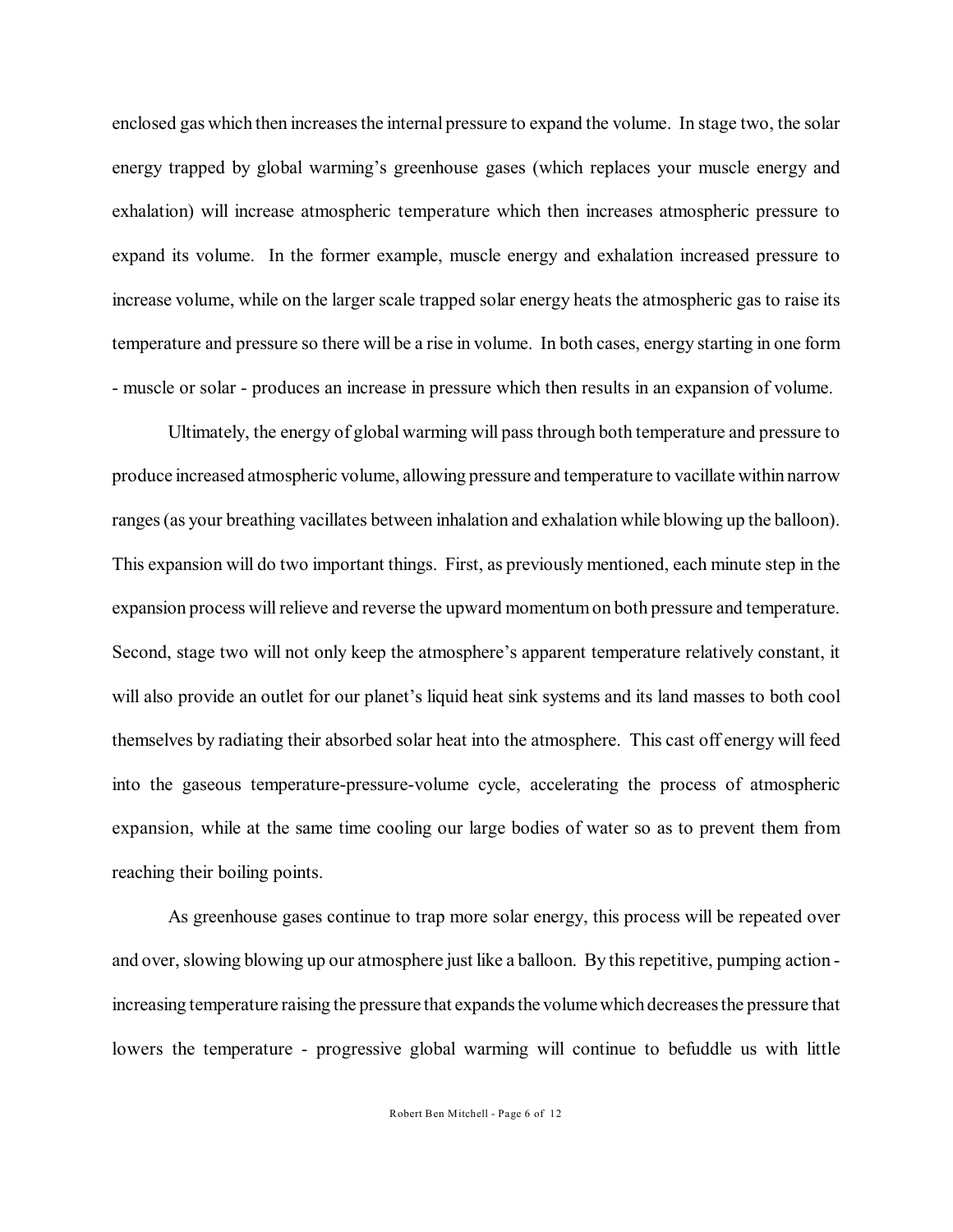significant, overall rise in atmospheric warmth. But whereas in stage one this thermo-metric homeostasis will be paid for by the visible, phase-changing extinction of our solid heat sinks, the price in stage two will be practically invisible: a slow, pump-like, outward expansion of our atmosphere. And this brings us to stage three.

There is a layer in the atmosphere called the tropopause. It is a the thin boundary between the troposphere - the atmosphere's lowest layer where our daily weather occurs - and the stratosphere where high altitude weather balloons fly. On average the tropopause lies about 6 to 8 miles above the Earth's surface, though its exact height can range between 5 and 11 miles depending upon latitude, temperature and season. The importance of the tropopause, however, is not its elevation, but what happens there. For it is in the tropopause that gaseous water reaches its maximal height before phase changing back into either its liquid or solid forms. Because of this, the stratosphere and all other atmospheric layers above it are virtually absent of water and, therefore, not part of our planet's water cycle. But the tropopause is a critical part of that cycle. It is the final safety net where water vapors are re-constituted into denser forms that gravity can pull back down to Earth's surface as rain, sleet, snow or hail. So far, given a relatively stable atmosphere, the tropopause functions well in preserving this water cycle. But what happens in an expanding atmosphere as presumed in stage two?

The tropopause will be affected by several important consequences that occur during stage two. First, as atmospheric volume increases, there will be a corresponding rise in the air's saturation point which means it will have an increased capacity to hold more water vapor: a powerful greenhouse gas in and of itself. In other words, increased volume will decrease the relative amount of humidity (there will be a greater volume of space in which to distribute the water vapors) allowing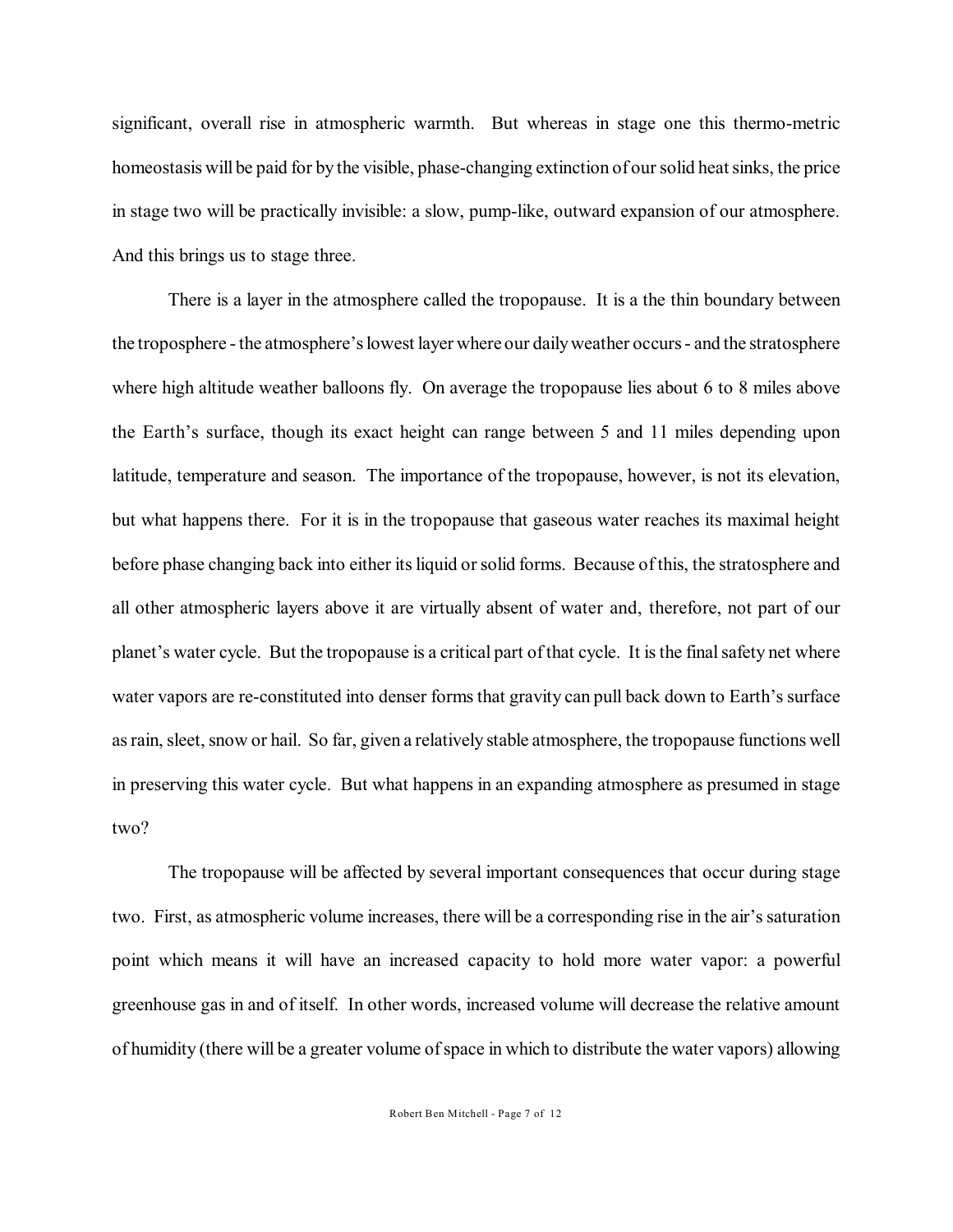further absorption of gaseous water by evaporation from Earth's land, lakes, rivers, seas and oceans. Like an enlarging sponge, the atmosphere will draw up more water vapor as it expands during stage two, complimenting the aforementioned heat radiation by further cooling both the land and the liquid heat sink system. While this will also increase the total cloud canopy available to deflect solar energy away from the planet, it is unlikely to decrease overall global warming since the larger canopy will now be distributed over a proportionately larger area as the atmosphere expands outward (consider the increasing surface area of a balloon asit expands). Thus, proceeding unchecked, this expansionabsorption process might even counteract, or to some extent reverse the effects of rising sea levels caused by stage one's destruction of the planet's solid heat sink system.

Another significant consequence of stage two atmospheric expansion will be the elevation of the atmosphere's many layers. While the dimensions of these layers have been fairly constant over the relatively short time period that we have been able to measure them, in an expanding atmosphere they will likely rise in height. It is beyond this paper to predict the many complex interactions and alterations that will occur during this process, so another premise will be introduced: for the purpose of this discussion, as the atmosphere expands, its layers will retain their relative scales of position, size, composition and function with respect to each other and the atmosphere as a whole. This includes the assumption that no new layers will appear and no current layers will vanish. Thus, the troposphere will be presumed to continue being the lowest layer of our atmosphere, with the tropopause a proportionately thin barrier between it and the growing stratosphere above, and so on. They will all, however, swell in absolute size and, therefore, rise in height and volume during stage two. As each layer enlarges, it will push those above it further out into space, increasing both the surface area of boundaries between individual layers as well asthe atmosphere's overall total height.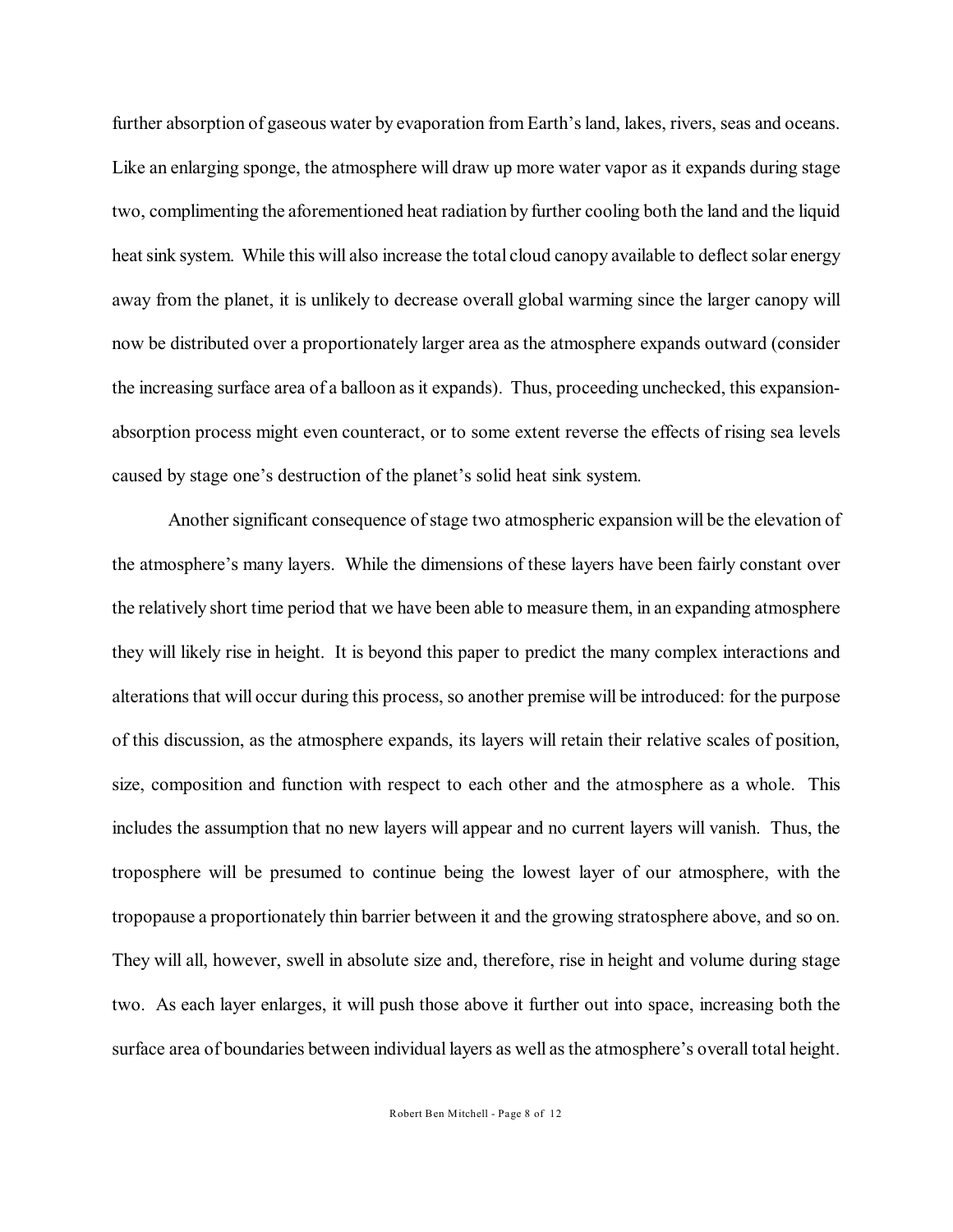On the surface, stage two expansion seems to be a good idea as it appears to provide a safety valve against rising temperature due to the increasing amounts of solar heat being entrapped by greenhouse gases. Once absorbed at the Earth's surface, this energy can be radiated from land or water surfaces into the atmosphere so that the heat ultimately produces an atmospheric expansion where volume rises instead of temperature. Even elevations in sea levels may be ameliorated to some degree by the increased capacity of the enlarged atmosphere to absorb more water vapor, possibly yielding a more robust water cycle that can distribute rain over larger areas of our planet. Unfortunately, a particularly dark cloud looms on this horizon. It is located about 620 miles (1,000 km) above the Earth's surface where we currently enter the exosphere, and it is here that stage three begins.

The exosphere is the uppermost layer and limit of our atmosphere. It is the space where manmade satellites orbit the Earth. It begins at approximately 620 miles above the planet's surface, though its actual height can vary with latitude, temperature and season, just like the tropopause. It is from here that atmospheric atoms and molecules escape into free space. Though there is still enough gravity to recapture particles in this layer - even satellites fall back to Earth if they don't maintain sufficient orbit velocity to overcome gravitational pull - minute particles can fall prey to other dominating forces in the exosphere. Most prominent of these counter-gravity factors is solar wind.

The solar wind is a streamof charged particles ejected from the upper atmosphere of our Sun on a regular basis. It consists mostly of electrons and protons which travel at high rates through space. Amongst other things, when they enter the ionosphere (a layer found below the exosphere) these particles create a visible aurora called Northern Lights. Higher up, however, they can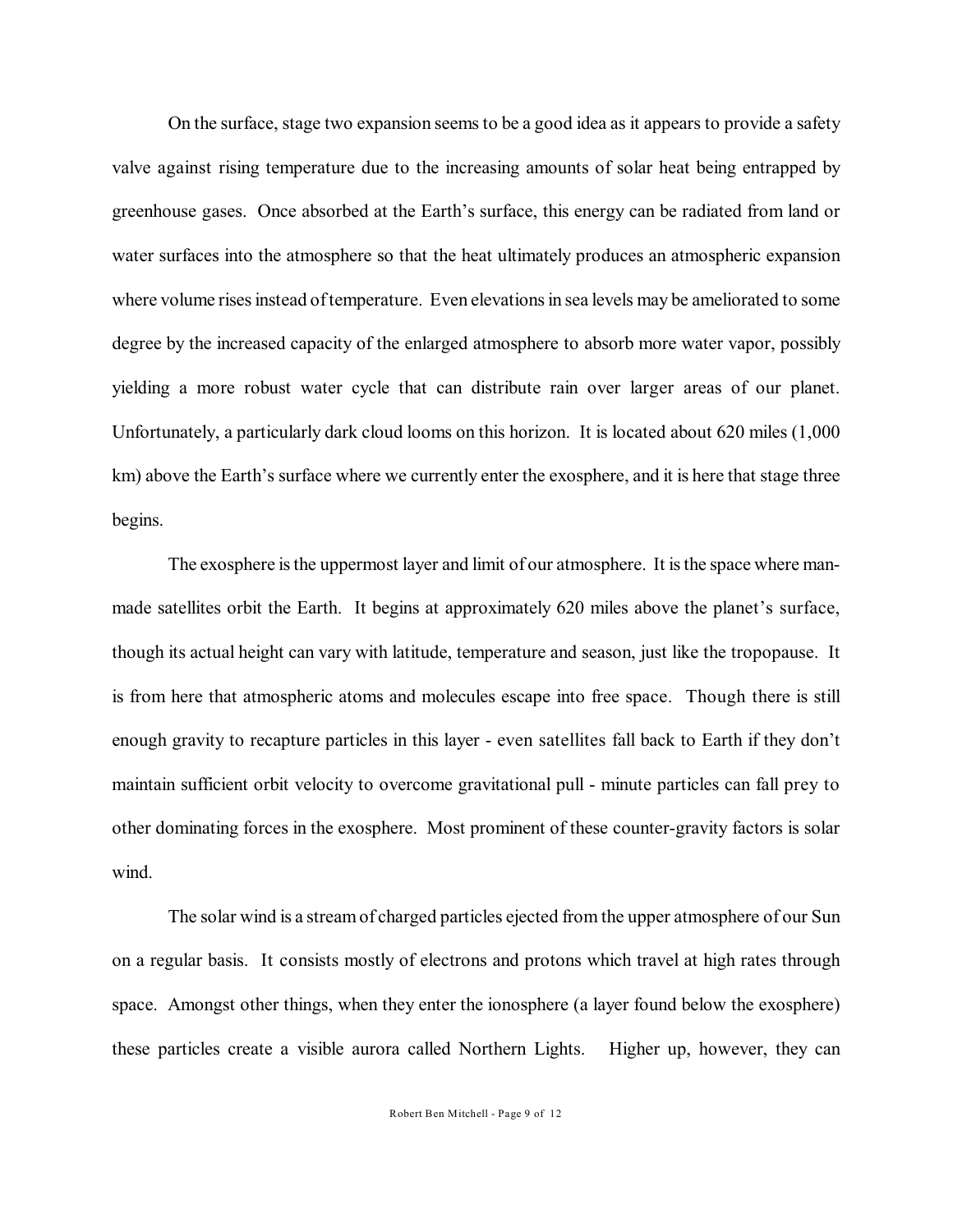randomly collide with atoms andmolecules in the exosphere, knocking them in all directions including into free space. The energy transferred during such impacts can provide sufficient escape velocity required to overcome the remaining gravitational force in our uppermost atmospheric layer. Unfortunately, if this escape velocity is combined with an outward trajectory, there is little hope that particular atom or molecule will ever return to Earth.

Though 620 miles may seem like a great distance to us, on a planetary scale it is rather small. If the Earth were shrunk to the size of a basketball - about 9.5 inches in diameter - then the tropopause's current veneer-like position would lie about 1/1000 of an inch above the planet's surface. In turn, atmospheric expansion would only have to raise the tropopause about 4/5 of an inch above basketball-Earth's surface in order to reach the exosphere's precarious gravitational boundary. On this scale, the tropopause need rise less than one inch before the planet's water can be swept into outer space, thereby bursting the atmosphere. This brings us to the dilemma of stage three.

In a continually expanding atmosphere as proposed in stage two, it is only a matter of time before the tropopause reaches heights of 620 miles and beyond. Once that altitude has been achieved, the tropopause will continue to function as before - an assumed premise of this paper - however, will gravity still be able to retrieve its water vapor that has phase changed back into solid or liquid forms? Will these reconstituted particles continue to fall to Earth as rain, sleet, snow and hail, or will the solar winds begin to sweep them into free space? In other words, once the tropopause reaches heights where gravity is no longer the predominant factor, will rain fall up?

#### RESULTS

This is the disturbing question being raised by this paper, for if rain falls up we will have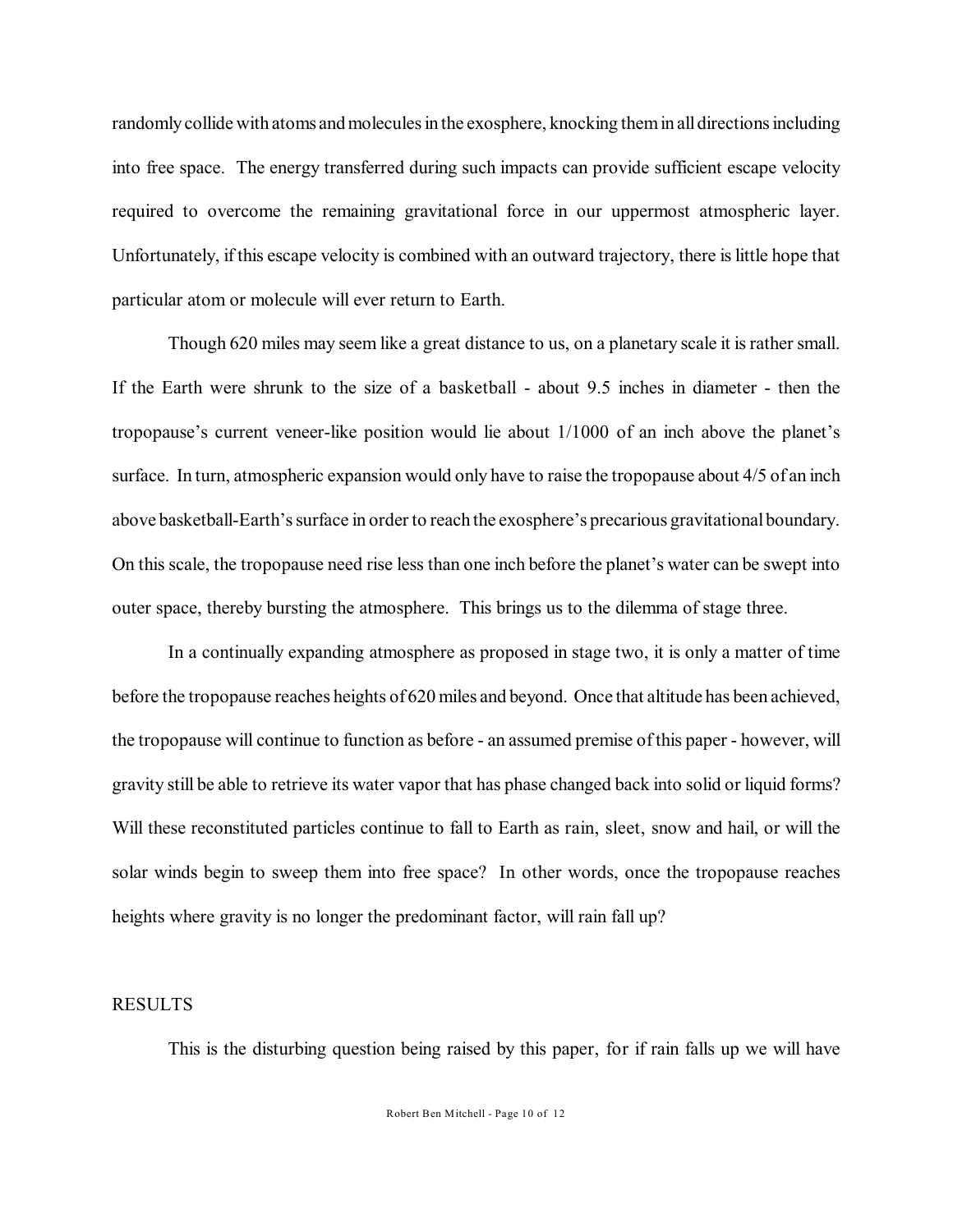broken our planet's water cycle. Over time, the invisible stage two expansion of our atmosphere will raise water particles beyond the effective grasp of Earth's gravitational field whereupon they will begin a one-way exodus. The tropopause will no longer be a safety net that - along with gravity returns life-sustaining water to the planet's surface, but rather a staging platform from which to blindly eject water into free space. The implications of such a process are dire not only for our species, but for every living thing on Earth. We could, in essence, burst our atmosphere by creating a hole through which the most basic life-supporting element might escape forever.

Bursting the atmosphere is by no means a simple process. As proposed here it takes three discreet stages and there are many challengeable premises this paper defines to support their advent. In addition, there are uncountable micro- and macro-factors which could be of more critical importance even if these stages should come to pass. For example, if the atmosphere does expand as proposed in stage two, could the relative concentration of oxygen in the troposphere drop to critical levels? If so, breathing might become of greater concern long before thirst.

Finally, there is the question of time scale, for if this could happen, then how long will it take to happen? Obviously, even as proposed here, we have yet to complete stage one. Evolution of the entire bursting process could be measured in centuries or millennia. It would do us well, however, not to look away, for even millennia are mere seconds on a planetary time scale. Also, there is some evidence that this process may actually have begun. In a 2003 article titled *Contributions of Anthropogenic and Natural Forcing to Recent Tropopause Height Changes* (Santer BD; Wehner MF, Wigley TML, et. al.; Science 25 July 2003: vol. 301. no. 5632, pp. 479 - 483) the authors conclude that "the height of the tropopause - the boundary between the stratosphere and troposphere - has increased by several hundred meters since 1979." In addition, they"attribute overall tropopause